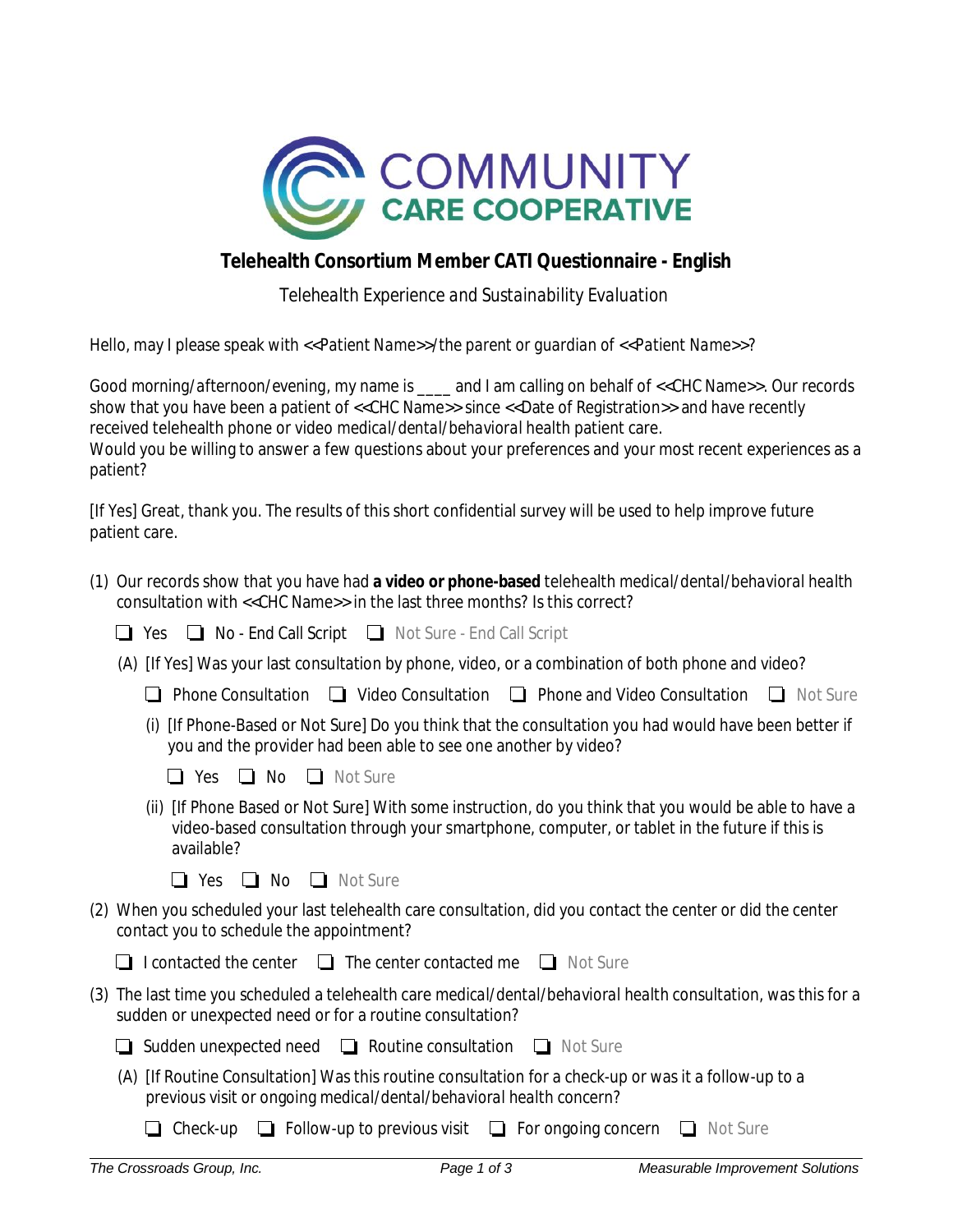|  | (4) Did you experience any technical challenges when trying to connect with the provider for your last<br>telehealth care consultation? |                                                                                                                                                                                              |  |  |
|--|-----------------------------------------------------------------------------------------------------------------------------------------|----------------------------------------------------------------------------------------------------------------------------------------------------------------------------------------------|--|--|
|  |                                                                                                                                         | No <b>No</b> Not Sure<br>$\Box$ Yes                                                                                                                                                          |  |  |
|  |                                                                                                                                         | (A) [If Yes] Can you describe these technical challenges or issues?                                                                                                                          |  |  |
|  |                                                                                                                                         | (5) Did the center provide you with any interpreter services during your last telehealth consultation?                                                                                       |  |  |
|  |                                                                                                                                         | $\Box$ No $\Box$ Not Sure<br>$\Box$ Yes                                                                                                                                                      |  |  |
|  |                                                                                                                                         | (A) [If Yes] How would you rate the overall quality of the interpreter services? [Aided]                                                                                                     |  |  |
|  |                                                                                                                                         | $\Box$ Good<br>$\Box$ Excellent<br>$\Box$ Poor<br>$\Box$ Fair<br>$\Box$ NA                                                                                                                   |  |  |
|  | better?                                                                                                                                 | (6) For this last telehealth consultation, was there anything about this consultation that could have gone                                                                                   |  |  |
|  | $\Box$ Yes                                                                                                                              | $\Box$ No $\Box$ Not Sure                                                                                                                                                                    |  |  |
|  |                                                                                                                                         | (A) [If Yes] Can you describe what could have been better about this consultation or other recent<br>telehealth consultations at this center?                                                |  |  |
|  |                                                                                                                                         |                                                                                                                                                                                              |  |  |
|  |                                                                                                                                         |                                                                                                                                                                                              |  |  |
|  |                                                                                                                                         | (7) How would you rate the quality of the care received from the telehealth provider? [Aided]<br>$\Box$ Excellent<br>$\Box$ Fair<br>$\Box$ Good<br>$\Box$ Poor<br><b>NA</b><br>$\Box$        |  |  |
|  |                                                                                                                                         | (8) Overall, how would you rate your most recent telehealth experience with << CHC Name>>?<br>$\Box$ Good<br>$\Box$ Excellent<br>$\Box$ Poor<br>$\Box$ Fair<br>$\Box$<br>NA                  |  |  |
|  |                                                                                                                                         | (9) Compared with visiting the center in-person, is there anything about telehealth phone or video care that<br>you like better than visiting the center in person? If yes, please describe: |  |  |
|  |                                                                                                                                         |                                                                                                                                                                                              |  |  |
|  |                                                                                                                                         | (10) Compared with telehealth phone or video care, are there any aspects of visiting the center in person that<br>you like better than telehealth care? If yes, please describe:             |  |  |
|  |                                                                                                                                         |                                                                                                                                                                                              |  |  |
|  |                                                                                                                                         |                                                                                                                                                                                              |  |  |